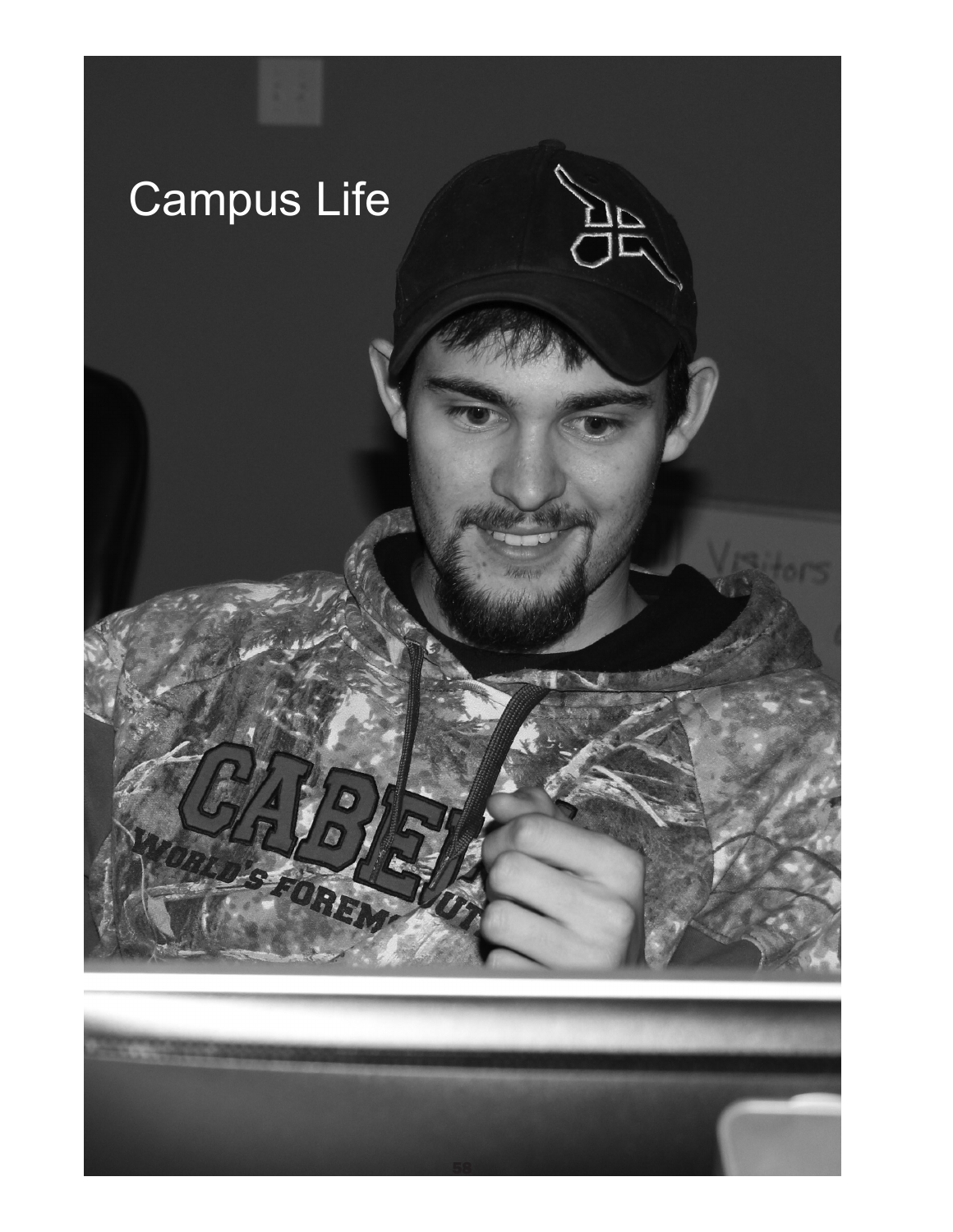## On-Campus Housing

On-campus housing provides students with an opportunity to easily meet individuals from a variety of backgrounds, to establish lifetime friendships, and participate in a variety of social and educational activities. This experience in community living can be both enjoyable and rewarding for students, as well as being convenient and economical.

Eastern Wyoming College has two residence halls on campus: Eastern Hall and Lancer Hall. Eastern Hall has double occupancy rooms with shared bathrooms for men and women on separate floors, as well as 2 bedroom (fourstudent) suites which share a bathroom. Lancer Hall has 2 bedroom (four-student) suites which share a bathroom. Basic cable television and Internet service (Internet service provided may not fully support some media-rich activities such as online gaming or video streaming) is provided in each living space as is local telephone service. (Telephone instruments are NOT provided.) Free use of washers and dryers is available in each building. Eastern Hall has a lounge with a television, DVD, Wii, refrigerator and microwave on each floor, and a game room in the basement. Lancer Hall has lounges and study rooms in each wing and a kitchen in the Atkins Commons area.

Housing staff resides in each residence hall. Professional and student staff members are trained to assist students with concerns relating to their total college experience.

To enable the College to offer students the best food service possible at reasonable costs, EWC requires all students who reside on campus to participate in a meal plan. Food Services offers a full meal plan of 17 meals per week along with two other plans that offer 14 meals per week or 10 meals per week; the last two have Munch Money that can be used in the Cafeteria or Student Center. The housing and food service charges are included under a single contract. Exceptions to the meal plan such as work conflict, religious reasons, class conflicts, vegetarian, weight loss, or health-related diets are not made. For further information concerning student housing, contact the Director of Residence Life at 307.532.8336.

## Campus Activities and Organizations

There are several student organizations on campus and, as interest increases, new organizations may be formed. Student extracurricular involvement develops leadership, cooperative and service skills, rounds out one's education, and provides a much needed constructive diversion from academic stresses. Every student is urged to become an active member of the student body. Faculty and staff advisors are assigned to each college-sponsored club or activity.

**ART CLUB:** The EWC Art Club is an organization for students who love the visual arts, whether they have professional or amateur interests. The club works together to engage in and organize more extensive and intensive experiences in the visual arts. This group organizes enriching activities including field trips to museums and art communities, workshops, visiting artists, and collaboration with other creative disciplines. There will be no priority established based on style, content, media, or individual interests in art; all interested students are welcome.

**BLOCK AND BRIDLE CLUB:** Block and Bridle Club is a nationally recognized organization offered at numerous junior colleges and universities. Many of the members are involved in animal science studies, but all students are encouraged to join. The club participates in events with other Block and Bridle Chapters, sponsors social activities, plans and participates in community service projects, and travels to educational seminars such as The Range Beef Cow Symposium. One advantage of joining Block and Bridle is that your membership transfers to any other school that you attend that participates in Block and Bridle.

**COSMETOLOGY CLUB:** The Cosmetology Club is for the student enrolled in the Cosmetology curriculum and encourages leadership, unity, and advanced education. All Cosmetology Club members must maintain a minimum GPA of 2.0. As a club, students attend educational field trips and are active in community services such as sponsoring food drives, donations for other organizations, and campus activities.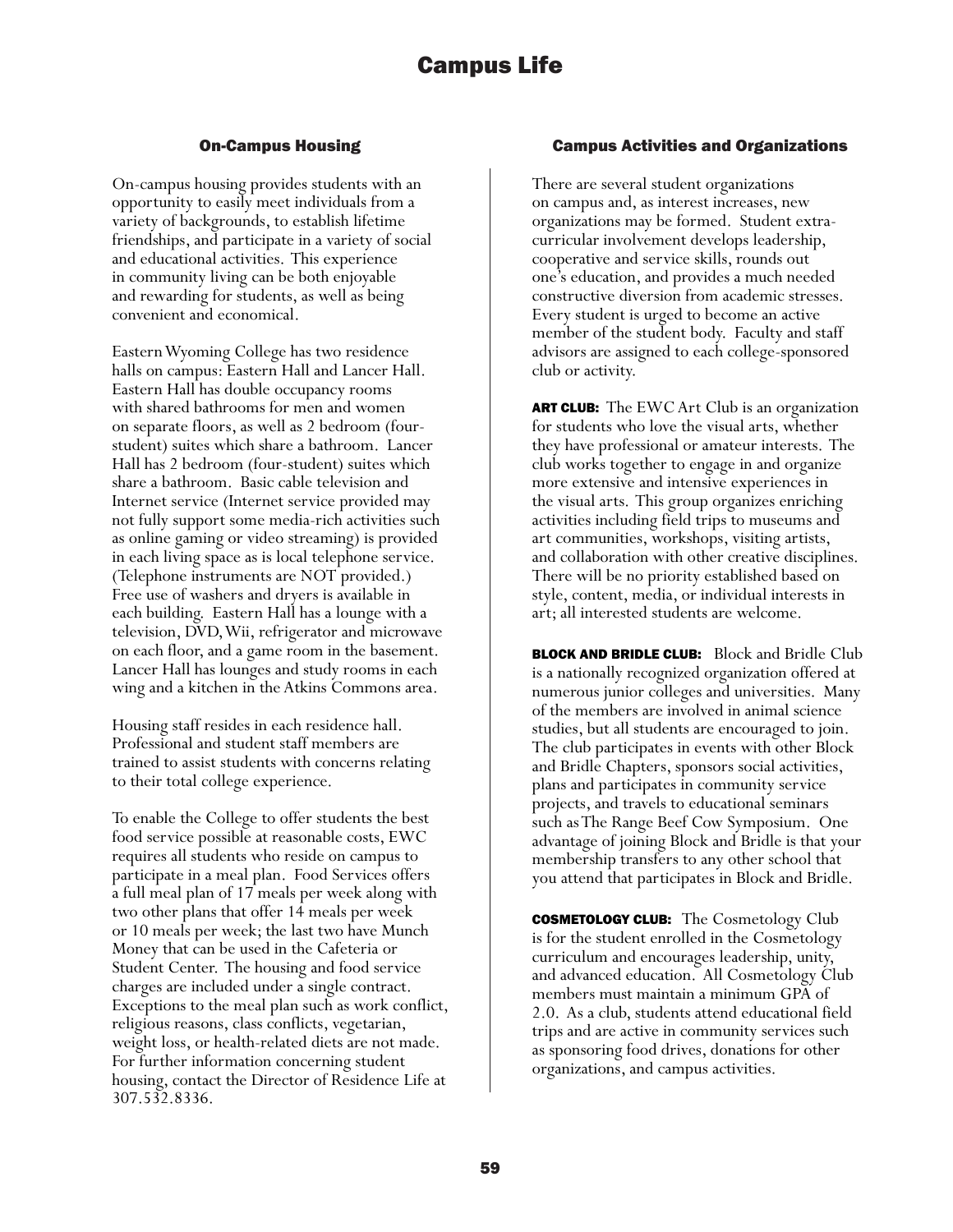# Campus Life

MULTICULTURAL DIVERSITY CLUB: Multicultural Diversity Club provides opportunities to broaden the world views of students, staff, and the Community to learn and experience the various cultures here in the United States as well as worldwide. The Club's purpose is to enhance thinking and appreciation of other cultures, people, and traditions through a number of social activities, community service projects, presentations, and cultural trips. Membership is open to all students.

GAY STRAIGHT ALLIANCE: The Gay Straight Alliance brings together LGBTIQQA (Lesbian, Gay, Bisexual, Transgendered, Intersexual, Queer, Questioning) students and allies to have a voice on the EWC campus. This organization exists to raise awareness of LGBTIQQ individuals, their positions, issues and concerns; to provide social and educational resources and connections; to increase the visibility of LGBTIQQ persons and their allies; and to increase tolerance and work toward eliminating discrimination, prejudice and oppression. The GSA plan social and educational opportunities for all students. Membership is open to all students.

**GEAR-UP CLUB:** The GEAR UP Club is open to all students. The club goals include retention efforts and enriching the academic and social experience of college students. The club has implemented a mentoring program where EWC GEAR UP sophomore students on campus will mentor incoming freshmen students. EWC GEAR UP students meet on a regular basis in either groups or individually. They sponsor events on campus, are involved in community service projects and regularly offer tutoring sessions.

HOUSING COUNCIL: The Housing Council is an informal group of on-campus residents who are interested in improving the quality of on-campus living. The basic functions of the Housing Council are to:

- 1. Advise and implement, with approval of the Director of Residence Life, Vice President for Student Services, and the College Board of Trustees, policies, regulations, and procedures for the improvement of residence hall living.
- 2. Coordinate housing activities.
- 3. Maintain close two-way communication between the student residents and the College.
- 4. Provide opportunities for the residents to participate in residence hall government.
- 5. Evaluate environmental factors which influence the general welfare of residents.

INTERCOLLEGIATE ATHLETICS: Eastern Wyoming College belongs to the National Junior College Athletic Association and is a member of Region IX. EWC is also a member of the National Intercollegiate Rodeo Association - Central Rocky Mountain Region. The intercollegiate athletic program for women consists of volleyball, basketball, and rodeo. The intercollegiate athletic program for men consists of basketball, golf and rodeo. Athletic scholarships/grants are available in all of these sports.

INTRAMURALS: The intramural program is available to enrolled EWC students and all students are encouraged to participate. Intramurals at Eastern Wyoming College are set up on team, dual, and individual basis. Activities include, but are not limited to, basketball, racquetball, softball, and volleyball.

LIVESTOCK JUDGING/SHOW TEAM CLUB: The mission of the club is to provide educational activities to interested EWC students through livestock judging and livestock showing. Objectives include development of the following skills: leadership skills as Club officers, communication skills through oral reasons and fundraising activities, social skills as club members, and decision-making skills through judging practices and show animal selection and contests. Livestock judging club members must be or have enrolled in ANSC 1210. In order to participate in trips, club members must actively participate in practice and club fundraising activities. National contests like the American Royal and National Western preset the number of participating team members. Team members must be full-time students with a minimum 2.0 GPA, passed 12 credit hours the previous semester, and be currently passing all classes. Team selection will be based upon ability and participation.

**MUSIC CLUB:** The EWC Music Club is a group for music majors and non-majors to assist in building and supporting the music community at Eastern Wyoming College. In the past the club has done this by hosting jam sessions, music technology seminars, assisting with EWC Music events,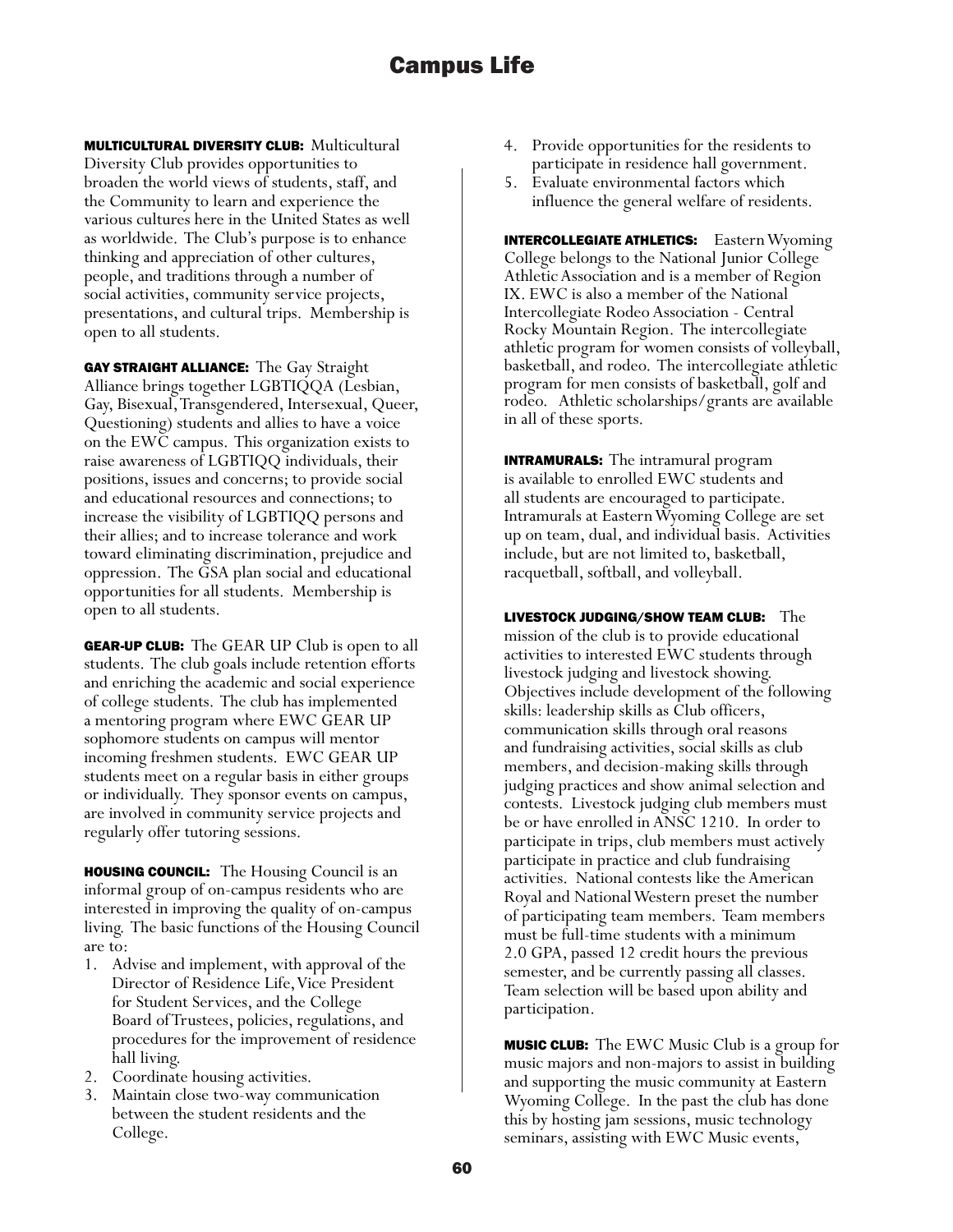## Campus Life

assisting with Eastern Wyoming Arts Council events, and organizing trips to see concerts in the Denver metropolitan area. The club is open to all who have an interest in music of any type.

**PHI THETA KAPPA:** Phi Theta Kappa is an academic honor society that recognizes and promotes scholarship, leadership, and service. Full-time students who have attained a minimum 3.5 cumulative GPA in twelve or more credit hours in a degree program are eligible for membership. Phi Theta Kappa is the recognized academic honor society for community colleges in the United States and has approximately 800 chapters. The EWC chapter began in 1989 and initiates new members in the Fall and Spring semesters.

RODEO CLUB: The Rodeo Club is designed to promote intercollegiate rodeo at Eastern Wyoming College. It supports an increased interest in rodeos and other Western activities, and helps establish a closer relationship among students interested in this activity. The rodeo team is a member of the National Intercollegiate Rodeo Association.

**SPIRIT TEAM:** The Eastern Wyoming College Spirit Team consists of Cheerleaders (5-8). The primary activity of the EWC Cheerleaders is to provide support and entertainment during athletic events. This includes side-line cheers, pom/dance routines and tumbling. Tryouts are scheduled during the month of April for the following academic calendar year or by appointment with the Spirit Team Sponsor until the spots are filled. The Spirit Team is required to do several activities on campus and in the community to raise funds in support of their activities.

**SHOOTING SPORTS CLUB:** The purpose of this organization is to create an environment that teaches and capitalizes on the joys of the shooting sports, specifically trapshooting, to develop intercollegiate competition, and to promote and uphold gun safety in the shooting sports. Club members must prove the successful completion of a Hunter's Safety Course.

**SkillsUSA:** The SkillsUSA professional chapter is an organization for students in technical, skilled, and service occupations including health occupations. It focuses on leadership, citizenship, and character development. The club offers Eastern Wyoming College students special

opportunities to further enhance their schooling and skill development through activities, trips, community service, and competitions at the local, state, and national level.

#### SkillsUSA / WELDING & MACHINE TOOL DIVISION:

EWC SkillsUSA / Welding and Machine Tool Division provides students who are welding and machine tooling majors the opportunity to participate in an "industrial-oriented" student organization. Students may participate in industry related field trips, develop leadership skills, attend club sponsored forums, compete at state competitions/leadership activities, community service, and social events. Activities are planned to enhance knowledge and awareness for all students involved.

SkillsUSA / BUSINESS DIVISION: EWC

SkillsUSA/Business Division provides students who are business, computer science, and nonbusiness majors the opportunity to participate in a "business-oriented" student organization. Students may participate in business/industry related field trips, develop leadership skills, community service, attend club sponsored forums, compete at state competitions/ leadership activities, and social events. Activities are planned to enhance knowledge and awareness for all students involved.

**SPEECH AND DEBATE CLUB:** Provides students with the opportunity to learn about politics, engage in discussions, and hone their argumentation skills. Central to the club is discussion of current events and developing structured arguments that provide insight into local, regional, and world issues. The speech part of the club focuses upon analyzing literature, crafting speeches, and fostering change through interpretation of literature cuttings. The club is open to all students who are interested in learning about rhetoric and the world surrounding our lives.

**STUDENT AMBASSADORS:** The Student Ambassadors are a select group of students chosen for their positive attitudes, varying geographical residences, majors, and extracurricular involvement. They must maintain a minimum 2.5 cumulative GPA. These students are ambassadors of the College and represent it at many social and recruitment/retention functions. Students interested should contact the Director